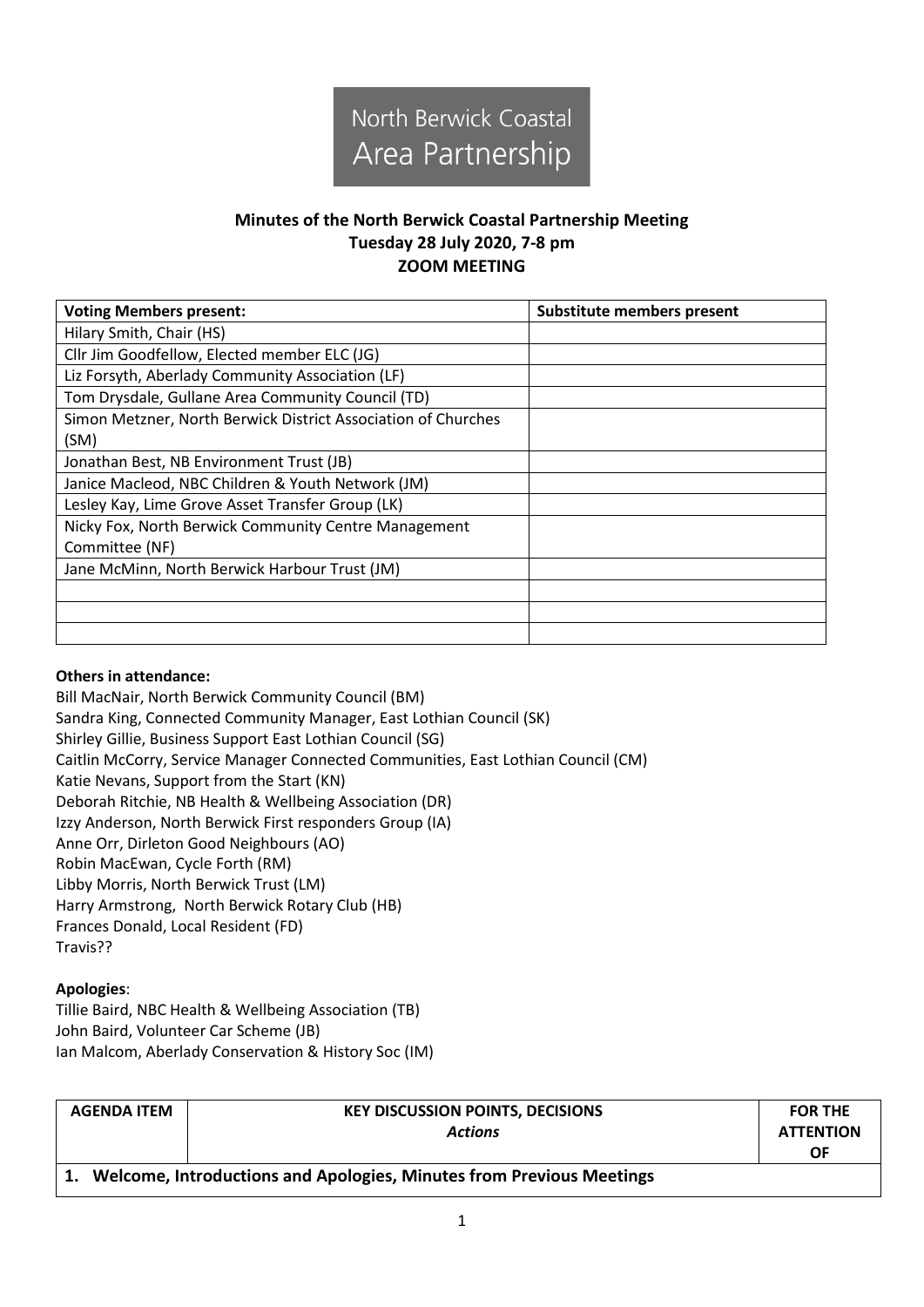|                                   | HS welcomed everyone to the meeting. Apologies were noted.                                                                                                     |           |  |
|-----------------------------------|----------------------------------------------------------------------------------------------------------------------------------------------------------------|-----------|--|
|                                   | HS advised that this meeting would be recorded.                                                                                                                |           |  |
| 2. Catch Up from Villages/Members |                                                                                                                                                                |           |  |
|                                   | NBC Area Partnership had agreed to fund COVID response work in Dirleton,                                                                                       |           |  |
|                                   | Gullane and Aberlady.<br>JM thanked the partnership for the funding which gave flexibility in providing                                                        |           |  |
|                                   | the emergency response in Dirleton. The application process had been made                                                                                      |           |  |
|                                   | easy and a swift decision was made.                                                                                                                            |           |  |
|                                   | LF from Aberlady was aware that the resilience work had a significant impact                                                                                   |           |  |
|                                   | and the funding had been welcomed. They are currently running a book swap in                                                                                   |           |  |
|                                   | Aberlady village hall and have installed planters at the gateways to Aberlady.                                                                                 |           |  |
|                                   | They are looking to install additional benches to support local residents to get                                                                               |           |  |
|                                   | out and about. The 20 Speed Limit signs were welcomed but there was a need                                                                                     |           |  |
|                                   | to have these throughout the village to remind people of the new temporary<br>speed limit.                                                                     |           |  |
|                                   | The Gullane Resilience team had also worked really effectively.                                                                                                |           |  |
|                                   | KN had established a Connected Communities resilience base in the main hall in                                                                                 |           |  |
|                                   | North Berwick Community Centre which built on previous work by the Kindness                                                                                    |           |  |
|                                   | Co-operative. This supported the excellent NB Resilience team and provided                                                                                     |           |  |
|                                   | emergency food, 1194 frozen meals were made on the premises, craft packs for                                                                                   |           |  |
|                                   | children and other essential items. 913 weekly lunch packs had been                                                                                            |           |  |
|                                   | distributed. 127 Referrals were received from the contact centre. KN                                                                                           |           |  |
|                                   | highlighted that although there was a drop in referrals from people who were<br>shielding the impact of COVID on family income was significant. More people    |           |  |
|                                   | are claiming Universal Credit especially from those that were previously self-                                                                                 |           |  |
|                                   | employed. The drop in income has resulted in more referrals for emergency                                                                                      |           |  |
|                                   | food. KN thanked North Berwick Trust for their funding.                                                                                                        |           |  |
|                                   | HS was aware that there had been a fantastic community response within the                                                                                     |           |  |
|                                   | town, villages and hamlets across North Berwick Coastal and wished to formally                                                                                 |           |  |
|                                   | thank everyone for all their hard work and commitment. The Area Partnership                                                                                    |           |  |
|                                   | will continue to build on the community spirit generated over the past few<br>months.                                                                          |           |  |
|                                   |                                                                                                                                                                |           |  |
|                                   | <b>Catch Up form Sub Groups</b>                                                                                                                                |           |  |
|                                   | <b>North Berwick Youth Project</b>                                                                                                                             |           |  |
|                                   | LK advised that the Area Partnership had funded the Mental Health Youth                                                                                        |           |  |
|                                   | Worker who is currently supporting 16 young people. The good news is that ELC                                                                                  |           |  |
|                                   | have agreed to appoint a Mental Health youth worker in all 6 schools. The posts<br>will be advertised this week. This is testament to all the hard work of our |           |  |
|                                   | pioneering partnership and North Berwick Children & Youth Network which                                                                                        |           |  |
|                                   | identified the local need and developed the work through North Berwick Youth                                                                                   |           |  |
|                                   | Project. LK requested permission to allocate the remaining funding for the                                                                                     |           |  |
|                                   | Mental Health youth work to support young people given the new post within                                                                                     |           |  |
|                                   | ELC and outlined a couple of scenarios the Partnership be made aware of:-                                                                                      |           |  |
|                                   | If the current Mental Health youth worker is successful in any application to ELC                                                                              |           |  |
|                                   | for the new post LK requested that the remaining funding be re allocated to                                                                                    |           |  |
|                                   | ongoing youth work to support young people and their mental health.                                                                                            |           |  |
|                                   |                                                                                                                                                                |           |  |
|                                   | If the current Mental Health youth worker isn't successful in any application to                                                                               | <b>HS</b> |  |
|                                   | ELC the contract would continue within the funding period.                                                                                                     |           |  |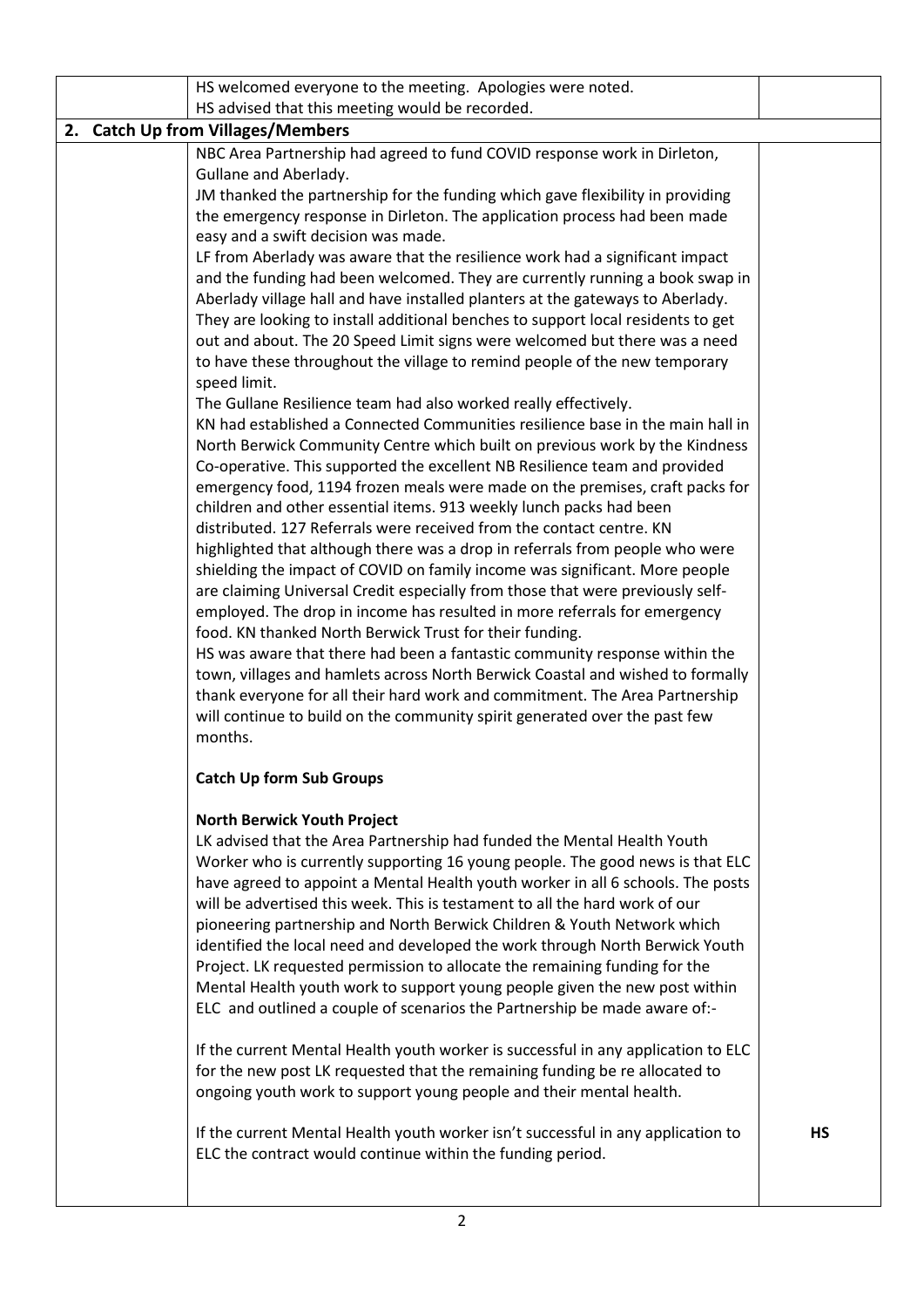| HS suggested an email be sent out to members with the minutes to request<br>their permission for any re allocation of funding subject to the outcome from<br>either of the above scenarios.                                                                                                                                                                                                                                                                                                                                                                                                                                                                                                                                                                                                                                                                                                                                                                                                                                                                                                                                                                                                                    |           |
|----------------------------------------------------------------------------------------------------------------------------------------------------------------------------------------------------------------------------------------------------------------------------------------------------------------------------------------------------------------------------------------------------------------------------------------------------------------------------------------------------------------------------------------------------------------------------------------------------------------------------------------------------------------------------------------------------------------------------------------------------------------------------------------------------------------------------------------------------------------------------------------------------------------------------------------------------------------------------------------------------------------------------------------------------------------------------------------------------------------------------------------------------------------------------------------------------------------|-----------|
| NBC Children & Youth network<br>JM advised the group have not met recently but hoped to do so again once the<br>schools go back.                                                                                                                                                                                                                                                                                                                                                                                                                                                                                                                                                                                                                                                                                                                                                                                                                                                                                                                                                                                                                                                                               |           |
| <b>Lime Grove Group</b><br>LK has chased this up and is currently with the Scottish Minister. There have<br>been no dates or deadlines given.                                                                                                                                                                                                                                                                                                                                                                                                                                                                                                                                                                                                                                                                                                                                                                                                                                                                                                                                                                                                                                                                  |           |
| <b>NBC Health &amp; Wellbeing Association</b><br>HS advised co-chairs TB/DR have stood down and new co-chairs LS/HS were<br>voted in at their annual general meeting. The NBC Community Connections<br>project was funded partly by the partnership to help reduce social isolation.<br>During COVID this has evolved into a telephone befriending service. DR advised<br>a huge amount of work was involved to develop policies and training to adapt<br>to the changing circumstances. DB thanked CS and all the volunteers involved<br>who are supporting over 60 people. The Area Partnership provided additional<br>COVID funding for extra emotional support to community members over the<br>period who were isolated. Remaining funding will be allocated should there be<br>a second wave and DR will coordinate this. The Compassionate Communities<br>project will start next year.                                                                                                                                                                                                                                                                                                                 |           |
| HS thanked both TB/DR/CS and all the volunteers involved for their excellent<br>work which has provided a much needed service. She also wished everyone on<br>the new Management Group success with the transition.                                                                                                                                                                                                                                                                                                                                                                                                                                                                                                                                                                                                                                                                                                                                                                                                                                                                                                                                                                                            |           |
| <b>NBC On the Move</b><br>HS advised that the group have met once. There had been discussion relating to<br>the significant increase in traffic and the traffic speed in the town, villages and<br>between the villages. Everyone was keen to see the impact of the new reduced<br>speed measures. TD asked if there was a possibility of getting small 20 miles per<br>hour signs as you go through the village or even 20 miles per hour painted<br>temporary onto the road. JG will investigate these temporary suggestions and<br>report back. HA raised concerns regarding the traffic speed creeping back up to<br>30mph as drivers go through the village. He suggested ELC look at the<br>possibility of permanent speed cameras placed in each village. JG advised that<br>both the NBC Area Partnership and Community Council had previously funded<br>Speed Reactive Signs in North Berwick and in the villages. LF advised confusion<br>over 20mph in Aberlady as there was signs on the road stating 30 mph. Can this<br>be changed to stop any confusion? HS asked members to look out for this and<br>report back. A list could be collated and sent to the Roads Department<br>regarding this. | JG<br>All |
| Whitekirk HS reported that Whitekirk Development Company has purchased<br>their village hall for the benefit of the community. Congratulations!                                                                                                                                                                                                                                                                                                                                                                                                                                                                                                                                                                                                                                                                                                                                                                                                                                                                                                                                                                                                                                                                |           |
| 3. North Berwick Trust Strategy Consultation                                                                                                                                                                                                                                                                                                                                                                                                                                                                                                                                                                                                                                                                                                                                                                                                                                                                                                                                                                                                                                                                                                                                                                   |           |
| LB gave an overview into the North Berwick Trust. Trustees wanted to ask the<br>Area Partnership for their knowledge and ideas on local priorities to help them<br>plan for the future. The Trust would like views of the following options:-                                                                                                                                                                                                                                                                                                                                                                                                                                                                                                                                                                                                                                                                                                                                                                                                                                                                                                                                                                  |           |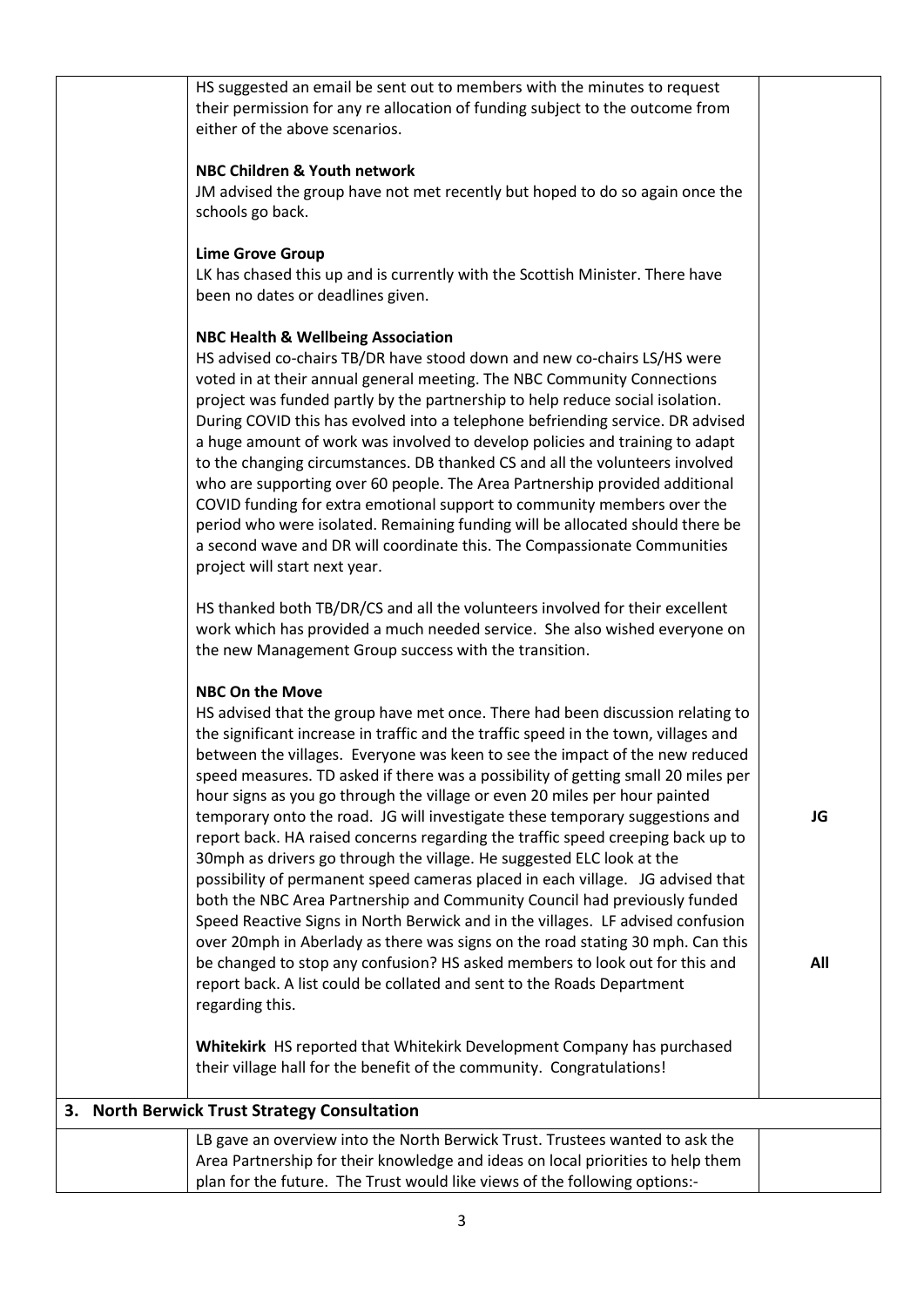| 1. Keep the forever fund of £200,000 annually subject to investment                                                                                        |            |
|------------------------------------------------------------------------------------------------------------------------------------------------------------|------------|
| return to support local groups and projects and continue to invest the                                                                                     |            |
| major funds.                                                                                                                                               |            |
| Invest in a large transformational project that would make a difference<br>2.                                                                              |            |
| in the North Berwick and wider community<br>3. A combination of the Forever Fund and investing in transformational                                         |            |
| projects. (some projects suggested include - Limegrove Asset Transfer,                                                                                     |            |
| Country Parkland - space for Hub Development at Pilgrims Way),                                                                                             |            |
| Affordable Housing, Wander Bus, Charrette Report Implementation,                                                                                           |            |
| Key Workers, Apprenticeships for Young People.                                                                                                             |            |
|                                                                                                                                                            |            |
| HA asked if there was any restrictions to the Trust entering into any major                                                                                |            |
| partnerships with private or public bodies for a capital construction project.                                                                             |            |
| This was something the Trust could explore further. IA enquired re the                                                                                     |            |
| perimeters of the Trust's purpose. LB explained there is a broad range of                                                                                  |            |
| objectives and would be surprised if everything couldn't be covered within the                                                                             |            |
| current remit. It is stated that it is for the benefit of North Berwick but the                                                                            |            |
| interpretation of this could be discussed as projects which benefit North                                                                                  |            |
| Berwick could also impact on the villages. The Trust would consider projects                                                                               |            |
| that would benefit everyone. There had been suggested that land be allocated                                                                               |            |
| for a new Health Centre but there had been no approach from NHS Lothian.                                                                                   |            |
| SK suggested that members look again at the NBC Area Plan which highlights a                                                                               | <b>ALL</b> |
| number of priorities which could make a significant impact in the area.<br>https://www.eastlothian.gov.uk/downloads/download/12861/area partnershi         |            |
| p area plans                                                                                                                                               |            |
|                                                                                                                                                            |            |
| LB thanked everyone and stated that the NBC Area Partnership is a key group                                                                                |            |
| which North Berwick Trust wishes to work in partnership with given the                                                                                     |            |
| number of previous consultations carried out through the Partnership. TD                                                                                   |            |
| asked Dirleton/Gullane could make an application to the Trust. LB advised that                                                                             |            |
| this would be dependent on the project and who would benefit. DR did                                                                                       |            |
| confirm that the deeds currently cleary state the Trust was only for North                                                                                 |            |
| Berwick.                                                                                                                                                   |            |
| KN suggested funding the Family Support Workers as there was no longer                                                                                     |            |
| Educational Attainment Funding to pay staff costs. SM suggested support for                                                                                |            |
| Children's Mental Health as CAMHS have a long waiting list. LB advised as an                                                                               |            |
| example that the Mental Health youth worker for NB High school did work with<br>children from all the surrounding areas. HS advised that the compassionate |            |
| communities project does work to benefit the wider community.                                                                                              |            |
|                                                                                                                                                            |            |
| HS thanked LB for starting this dialogue and asked that everyone read over the                                                                             | <b>ALL</b> |
| Area Plan and email nbc-ap@eastlothian.gov.uk with their suggestions.                                                                                      |            |
| 4. Scottish Government Food Allocation - £12,000                                                                                                           |            |
| SK reported that £10,000 had been allocated by the Scottish                                                                                                |            |
| Government for food which has been spent during COVID on weekly                                                                                            |            |
| fresh food. A further £12,000 has been allocated. The funding which was                                                                                    |            |
| allocated from the NBC Area Partnership General Fund for food related                                                                                      |            |
| projects could be put back into the General Fund from this new Food                                                                                        |            |
| Fund. KN has looked into costs for providing fresh and frozen food                                                                                         |            |
| within the current financial year. The cost would be around £9,400 to                                                                                      |            |
| keep the food provided at the Connected Communities Resilience Base                                                                                        |            |
| going as the need may continue to rise for people experiencing financial                                                                                   |            |
| hardship. HS asked members for their permission to allocate the                                                                                            | <b>ALL</b> |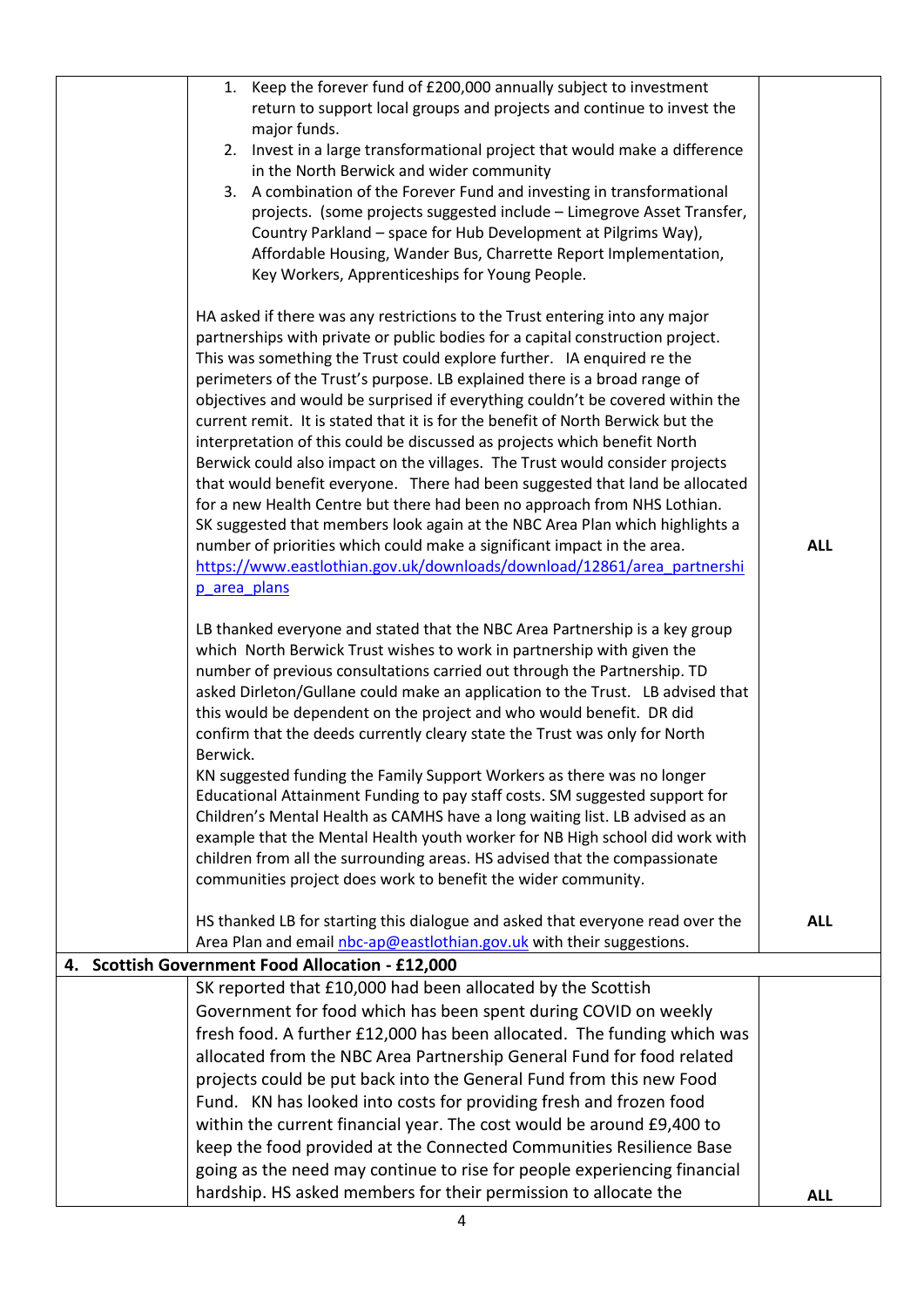|            | remaining funding to the Resilience Base to meet the costs of food and                                                                                    |     |
|------------|-----------------------------------------------------------------------------------------------------------------------------------------------------------|-----|
|            | to keep a reserve in case there is a second wave.                                                                                                         |     |
|            | <b>5. NBC Area Partnership Budget Allocations</b>                                                                                                         |     |
|            | SK reported there was around £45,000 in the general budget still to be allocated.                                                                         |     |
|            | HS wanted to make everyone aware of this and to request that all members and                                                                              |     |
|            | Sub Groups consider projects that could be brought forward to the September                                                                               | All |
|            | meeting for further discussed. (see previous link to the Area Plan to help focus                                                                          |     |
|            | on the priorities). DR suggested holding some funds back in case there is a                                                                               |     |
|            | second wave of COVID. HS asked members to look at future possibilities                                                                                    |     |
|            | perhaps encouraging local Participatory Budgeting events which each                                                                                       |     |
|            | community could bring forward their ideas to bring renewal and encourage                                                                                  |     |
|            | intergenerational community involvement in local decision making. This could                                                                              | All |
|            | also involve young people from North Berwick High School as the Musselburgh                                                                               |     |
|            | PB event had been very successful. For more information please check these two                                                                            |     |
|            | links regarding Musselburgh PB.                                                                                                                           |     |
|            | https://www.youtube.com/watch?v=TadY6ojYT5M&feature=youtu.be<br>https://www.youtube.com/watch?v=MHgVmIyM9UE&t=3s                                          |     |
|            |                                                                                                                                                           |     |
|            | HS suggested everyone takes time to consider projects which will lift community                                                                           |     |
|            | spirits and provide positive outcomes this financial year. It has been a very                                                                             |     |
|            | anxious year so far.                                                                                                                                      |     |
|            |                                                                                                                                                           |     |
|            | HB raised concerns re the lack of computers/technology available to some                                                                                  |     |
|            | children and putting them at a disadvantage and suggested the partnership                                                                                 |     |
|            | purchase some Samsung galaxy tablets to help them. CM advised ELC have                                                                                    |     |
|            | received £400,000 funding from the Scottish Government for equipment to                                                                                   |     |
|            | ensure everyone has equal access to digital technology. This will be managed                                                                              |     |
|            | and monitored by ELC Education Department and families will be identified                                                                                 |     |
|            | through schools. The Area Partnership could possibly help by supporting Wi-                                                                               |     |
|            | Fi/broadband connections and training. This is crucial. HS wondered if this is                                                                            |     |
|            | something that could be looked at as an intergenerational project similar to the                                                                          |     |
|            | work being undertaken by East Lothian Dementia Friendly who are tailoring                                                                                 |     |
|            | support for people to access digital skills. FD mentioned that the day centres                                                                            |     |
|            | and care homes had received tablets to ensure residents can keep in contact<br>with friends. HS asked if Partnership Sub Groups could help by identifying |     |
|            | people. SM asked if the Area Partnership could help promote IT and digital                                                                                |     |
|            | inclusion, by helping people to use IT and connected people to local projects                                                                             |     |
|            | including the library service.                                                                                                                            |     |
| 6. A.O.C.B |                                                                                                                                                           |     |
|            | IA reminded everyone that this was SK's last meeting as NBC Connected                                                                                     |     |
|            | Communities Manager and wanted SK to know that she has done a sterling job                                                                                |     |
|            | for North Berwick Coastal and the partnership utterly appreciated all her hard                                                                            |     |
|            | work and attention to detail. SK replied it has been an absolute pleasure working                                                                         |     |
|            | with the Partnership and everyone should be proud of what has been achieved,                                                                              |     |
|            | there are so many great projects to mention. The Area Plan needs to be revisited                                                                          |     |
|            | to prioritise climate change. She encouraged everyone to continue to work in                                                                              |     |
|            | the spirit of Partnership. SK has learnt so much from everyone involved. The                                                                              |     |
|            | central aim is to reduce inequalities across the community and North Berwick                                                                              |     |
|            | Coastal will continue to go from strength to strength. SK would like to                                                                                   |     |
|            | congratulate TB/DR on their hard work in establishing the NBC Health &                                                                                    |     |
|            | Wellbeing Association and the NBC Connected Communities Project. HS agreed                                                                                |     |
|            | the partnership would not have achieved everything they have if it hadn't been                                                                            |     |